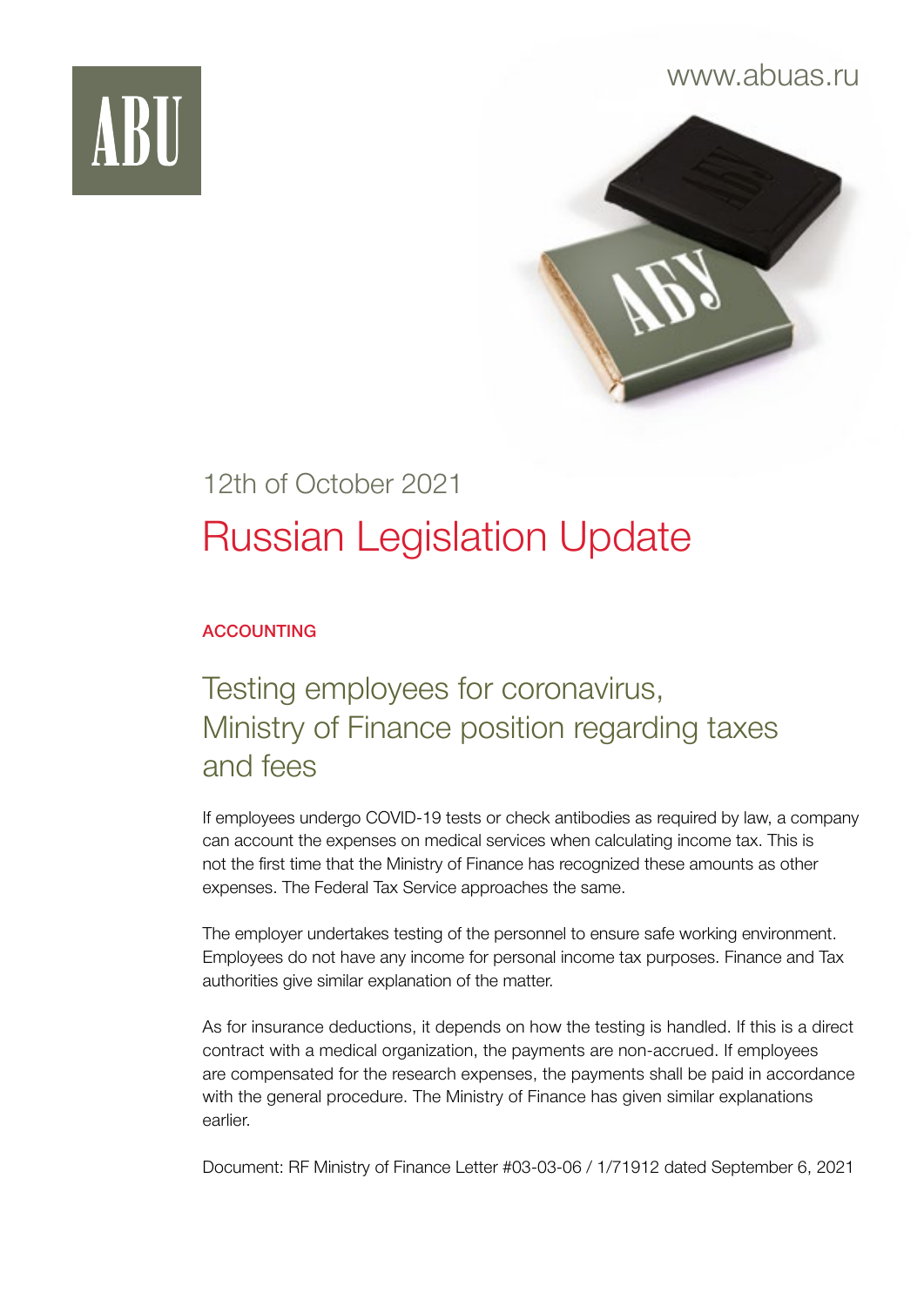## Ministry of Finance reminds about integrity of a counterparty

If a counterparty lacks any resources to exercise due care it does not mean that the taxpayer violates the Tax Code of the Russian Federation. However, this may be one of the signs of receiving an unjustified tax benefit. It is the Inspection burden to prove it.

Still, the taxpayer also shall exercise reasonable care in checking counterparties. It is reasonable to apply the risk assessment criteria developed by the Federal Tax Service, including the use of The Transparent Business service.

Document: RF Ministry of Finance Letter #03-02-11/71548 dated September 3, 2021

### Updated application forms for tax offset and refund

From October 23, 2021, the new application templates are in use when contacting the tax inspectorate for overpayment offset or refund of. They also apply to the taxes to be refunded.

There are few discrepancies to the existing forms. For example, in addition to the revised barcodes there is no more field for the code of a tax (accounting) period.

The resolutions templates on offset and refund have been changed too.

Document: RF Tax Service Resolution # ED-7-8/757 dated August 17, 2021

#### PAYROLL AND HR RECORDS KEEPING

### Interaction with the Employment Service since 2022: public discussion of data submitting deadlines and draft form of vacancies posting

From January 1, 2022, organizations will be required to post vacancies on the Work in Russia portal in the following cases:

- if the average staff number for the previous year was more than 25 people;
- if the average staff number is more than 25 people for newly created and reorganized legal entities. <sup>2</sup>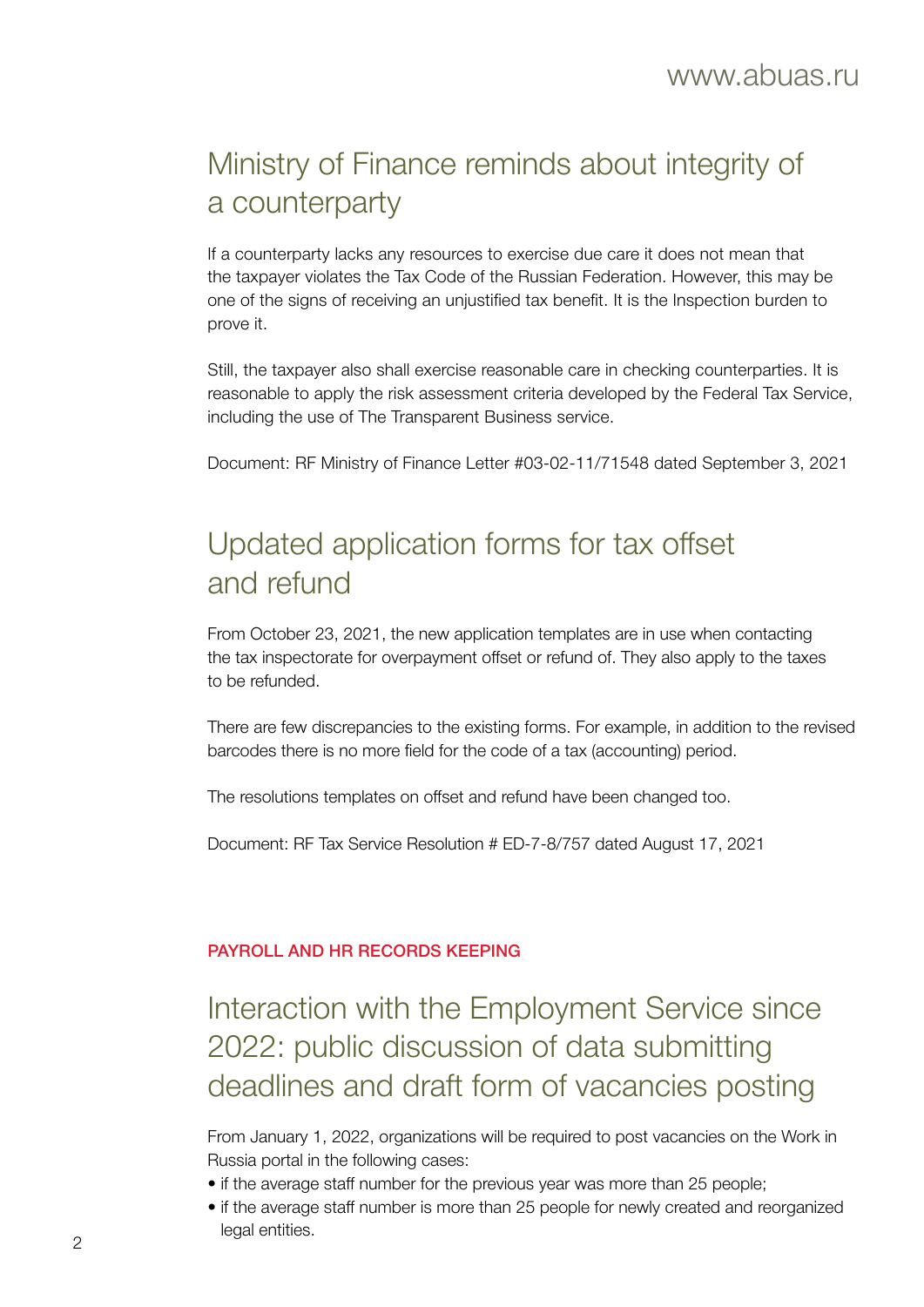The Ministry of Labor proposes to establish exact deadlines for employers to provide information to the employment service:

- Data about bankruptcy, data about disabled people employment no later than the 10th working day of the month following the reporting;
- Data on existing vacancy no later than the next day from the date of its occurring. If the data on vacancies does not change, such information shall be sent before the end of the reporting month.

The specified data shall be submitted in the format established by the Ministry of Labor. A separate form will be filled out for each vacancy including the requirements to candidates, job description and other information.

Documents: RF Ministry of Labor Draft order, Federal Law #219-FZ dated June 28, 2021

### Substitute holiday schedule in 2022

The Government has approved the substitute holiday schedule as of 2022.

#### **There will be the following days-off in 2022:**

- December 31, 2021 January 9, 2022;
- $\bullet$  March 6 8:
- April 30 May 3;
- May 7 10;
- June 11 13;
- November 4 6.

Document: RF Government Resolution # 1564 date September 16, 2021

#### LABOR LEGISLATION

### Rostrud: trip of a remote worker within a settlement is not a business trip

Rostrud was asked to clarify how to process papers on the trip of a remote worker to the office. The department has explained that a business trip is an employee's forwarding to another location (territory), different from the location (territory) where the labor function is performed. A place of work means a settlement. If the employee does not travel outside the administrative boundaries of the settlement where his working place is, then he does not need to issue business trip documents.